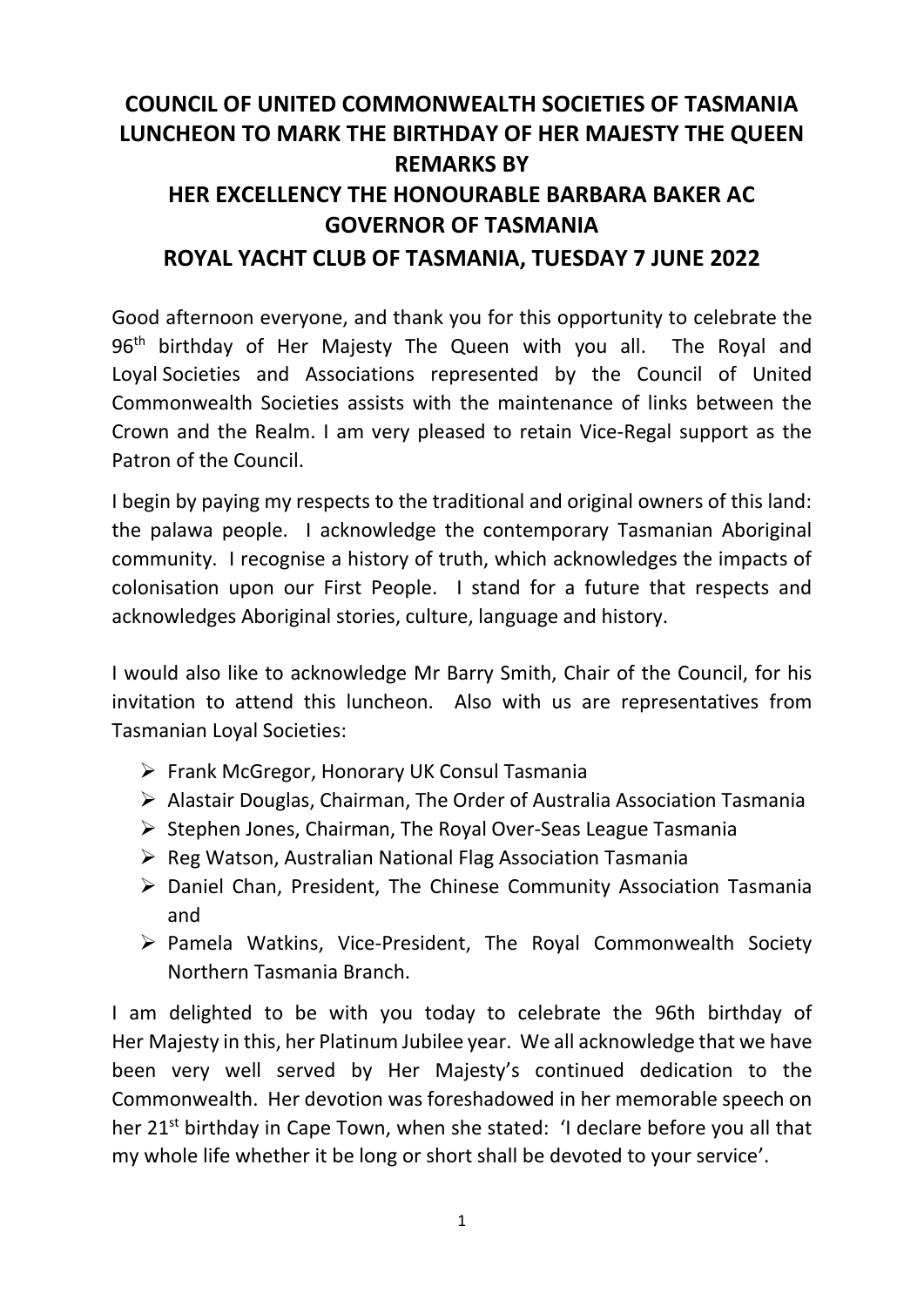It has been quite clear that Her Majesty has fulfilled this pledge. Her Majesty sees public and voluntary service as the most important element of her work. Her links with over 600 charities, military associations, professional bodies and public service organisations are a testament to her sense of duty and tireless work ethic.

On the 6th of February this year, Her Majesty The Queen became the first British Monarch to celebrate a Platinum Jubilee, marking 70 years of service to the people of the United Kingdom, the Realms and the Commonwealth. Her Majesty has added stability to our constitutional democracy and modelled a consistent theme of service to others above self.

We have just witnessed what has been termed "The Queen's Platinum Jubilee Central Weekend." Over the period  $2 - 5$  June there have been events across the Commonwealth to celebrate this historic milestone.

Thousands have observed or participated in significant events such as the Queen's Birthday Parade, where the Colour was trooped by the  $1<sup>st</sup>$  Battalion, Irish Guards. More than 1200 officers and soldiers from the Household Division of the Horse Guards took part in the Horse Guard Parade.

The Principal Beacon – made up of a 21-metre high 'Tree of Trees', constructed of some 350 smaller trees – was lit up at Buckingham Palace at 9:00 pm on the 2<sup>nd</sup> of June. As you may be aware, beacons have been a part of Jubilee and significant birthdays of the Monarch since 1897. In that year, beacons were first lit to celebrate Queen Victoria's Diamond Jubilee.

To coincide with the Palace and many other parts of the United Kingdom and the capital cities of the Commonwealth, a beacon was also lit in Canberra.

At a Service of Thanksgiving at St Paul's Cathedral, Great Paul, the largest church bell in Great Britain, was rung for the Service. It was cast in 1882 but fell silent in the 1970s due to a broken mechanism. Restored in 2021, it has been rung on eight occasions; however, this will be its first peals for a royal occasion.

On the weekend, Her Majesty hosted a Platinum Party at the Palace. Many participated in the Big Jubilee Lunch as part of a nationwide act of community friendship. At the evening concert, an array of popstars, aging and young, performed. A video of the Queen having afternoon tea with Paddington Bear was a delight to watch, especially as I had been reading Paddington Bear to my grandson that morning!